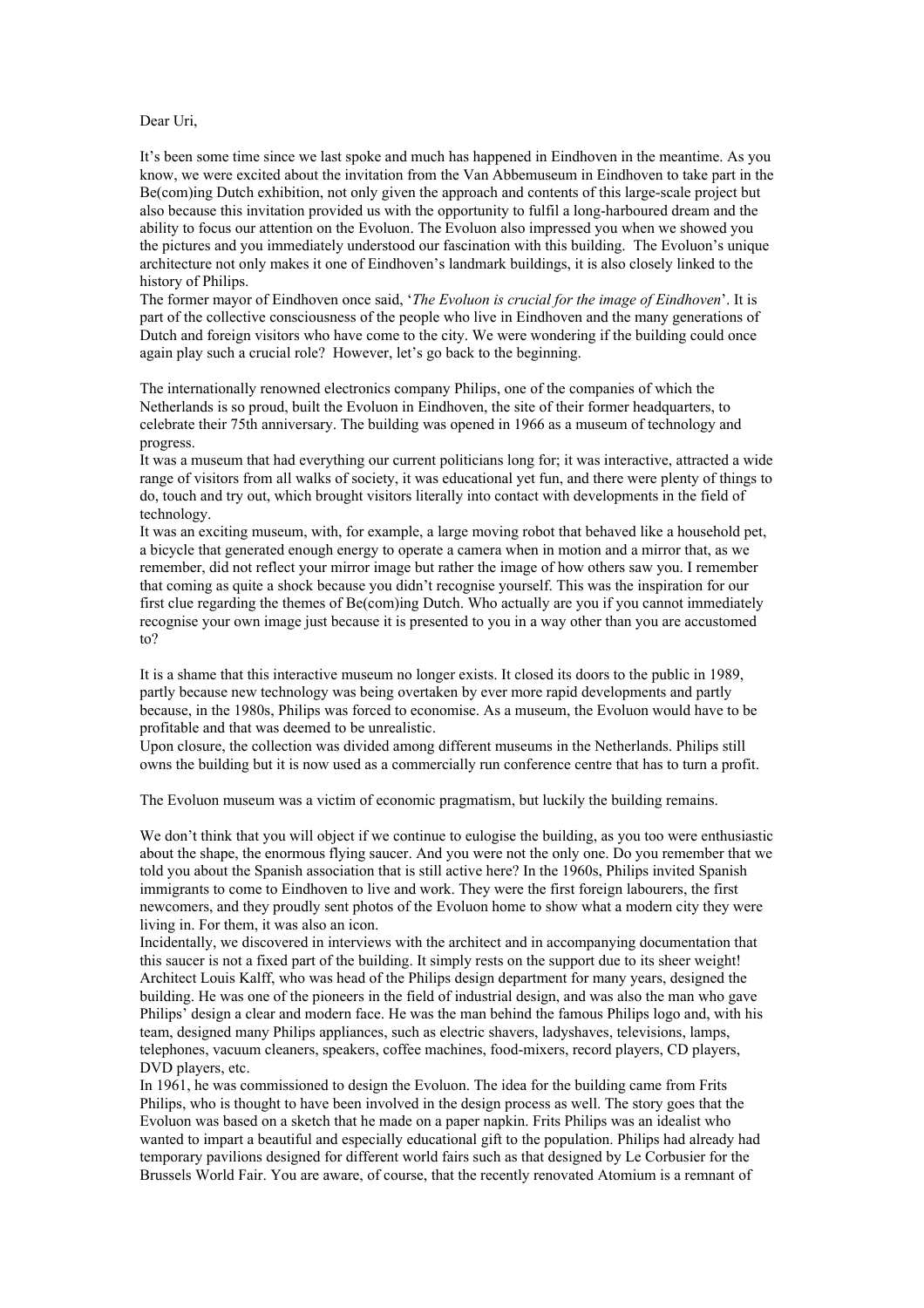this Expo? At a certain moment, Philips stopped investing in the world fairs in order to establish a more permanent exhibition in one of its own buildings here in Eindhoven. Originally, the idea was to display Philips products only but this was later expanded into a more general collection.

It was intended to be a crowd-puller for the city, it had to arouse curiosity and conjure associations with space travel and modern technology.

It is logical, therefore, that we immediately think about well known films such as Kubrick's '2001: A Space Odyssey' and Spielberg's 'Close Encounters of the Third Kind'.

The dome is gigantic. Perhaps the photo we sent you gives you some idea but it is better to give you a few details as well: the dome is 77 metres in diameter and rests on twelve V-shaped columns. A building in the shape of a saucer had never been attempted before, so there were a great many calculations and experiments required before a reliable construction could be devised. The dome's structure also greatly resembles the spherical shapes constructed by the American inventor, architect and poet Buckminster Fuller, who, having heard about the building, travelled to the Netherlands shortly after it opened to see it for himself. Even today, the Evoluon evokes utopian images. You too were surprised that the futuristic architecture of the Evoluon in 1966 was still so futuristic today. You might say that the Evoluon captures the imagination.

Anyway, enough about the building. Let's move on to the imagination. After the collapse of every global utopia, questions surrounding identity and social commitment became an ever-growing issue in political and cultural debates, not only in the Netherlands, but also worldwide. With Be(com)ing Dutch, the Van Abbemuseum asks itself whether art can provide alternative examples and models that will help us reflect on how we can coexist in today's world.

These are significant questions, and make considerable demands on fields such as the arts and the artists who populate it.

However, we feel that the power of the imagination can have a significant effect. You know all about that. However, perhaps it is necessary to approach these questions from a somewhat less pretentious perspective, a perspective that is less abstract, less substantial, less distant. More humane perhaps, so that these questions are magnified and can become more personal. Put simply, we feel that before we are in a position to cultivate constructive answers, we must first create shared experiences, experiences that can be shared by many people, even if only for a brief moment.

You know that during our investigations, we also discovered Carl Jung's book *Flying Saucers: A Modern Myth of Things Seen in the Skies*. Somewhere in the text, Jung says (and I quote): '*In the threatening situation of the current era, when people are beginning to feel that everything is at stake, the projection-creating fantasy soars beyond the realm of earthly organisations and powers into the heavens, into interstellar space, where the rulers of human fate, the gods, once had their abode in the planets…Even people who would never have thought that a religious problem could be such a serious matter that concerned them personally are beginning to ask themselves fundamental questions. Under these circumstances, it would not be at all surprising if those sections of the community who ask themselves nothing were visited by 'visions', by a widespread myth seriously believed in by some and rejected as absurd by others*.' (end quote)

Could this also be applicable today? The more afraid and uncertain society becomes, the more threatening the world and the bigger the imagination. Perhaps so, if we follow the daily news coverage in the press and other media, and if we see what images are being created by and with the help of the succession of minor and major scandals.

I read in the newspaper recently that even the Vatican has recognised the existence of UFOs. Is the Pope also sensitive to phenomena other than what he normally stands for? Is that an indication of uncertain times?

How powerful is the imagination?

What is possible if a number of people join forces at the right time in the right place? We know full well, of course, that the Evoluon will not provide us with the answer we need. It may, however, do something completely different.

By reopening the Evoluon to the general public and by summoning everyone, it should be possible, in theory, to take advantage of this opportunity to create a shared experience so that during a moment of intense concentration, a situation can be created that strengthens the power of the imagination, a moment that could propagate a modern myth, a new narrative for Eindhoven.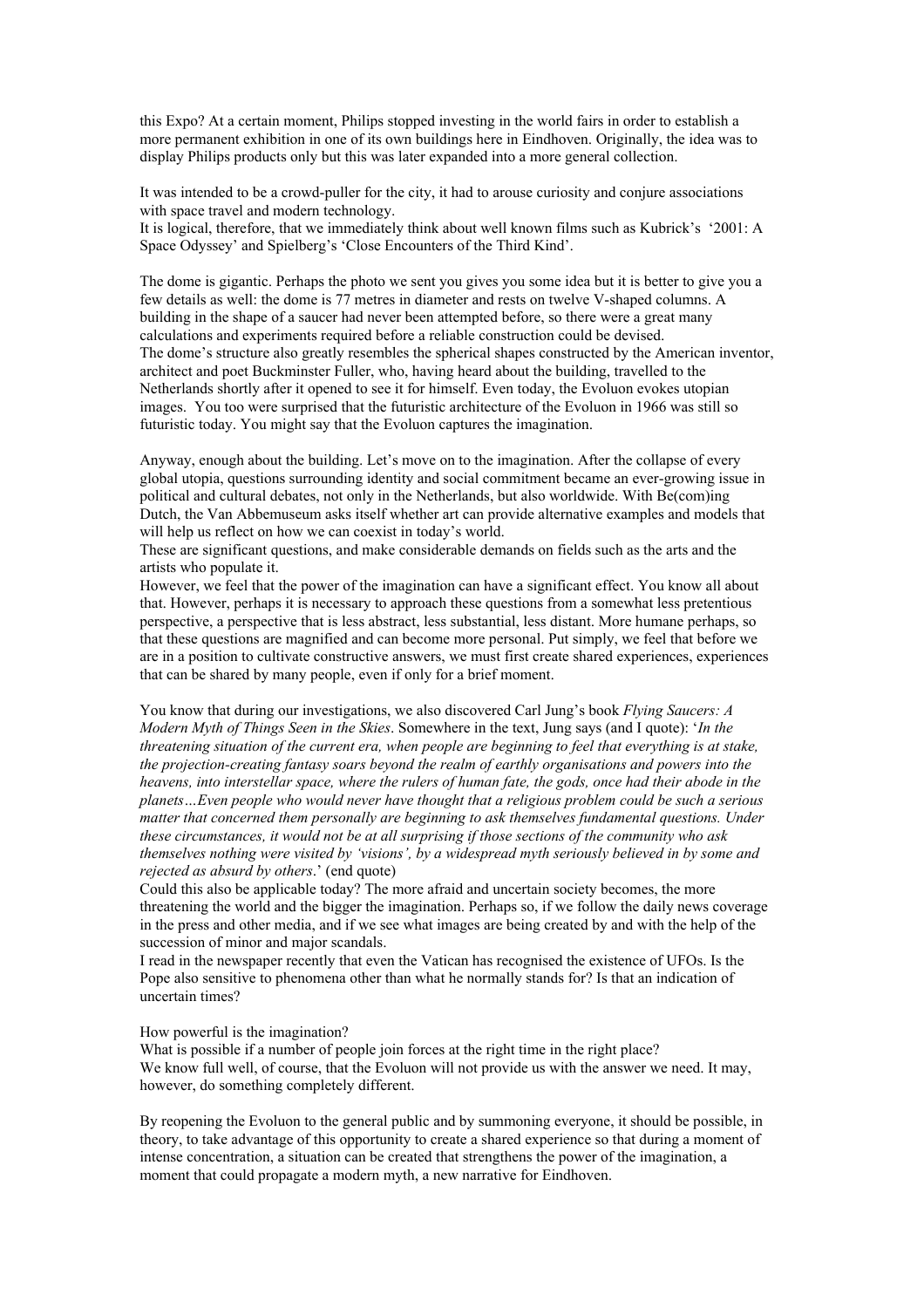Call it collective mental strength. Knowing the building rests only on its support structure, we are perhaps asking ourselves the impossible yet plausible question of whether collectivity is capable of making this building fly. Or at least to hover slightly...

In recent months, visitors to 'Be(com)ing Dutch' have been asked to come to the Evoluon on the final day of the exhibition to generate their mental strength and allow this icon of technological innovation to fly – an innocent proposal labelled by one critic as 'informal spiritualism', a description we consider to be a great compliment. We are keen to remain informal and unconnected, and with 'spiritualism', she hit the nail on the head: according to our trusted internet source Wikipedia, spirituality 'in recent years often carries connotations of a believer having a faith more personal, less dogmatic, more open to new ideas and myriad influences, and more pluralistic than the doctrinal/dogmatic faiths of mature religions'.

Spirituality, therefore, has more to do with possibilities than impossibilities. She probably meant the sort of spirituality with which you have become famous and which others see as nonsense. But, nonsense or otherwise, our proposal is not really something to be afraid of, is it? On the contrary, we want to create a situation in which everyone involved will ask themselves, at a later date perhaps, or on the way home, what actually just happened. Somewhere in that question lies the strength of the shared experience, because that is where collective narratives begin, and narratives are the basis of the imagination. When we told our plans to a friend in Vilnius, she asked without a trace of irony: '*are you insured?...because you never know what will happen...*'

As you know, we would have been delighted if you could have attended. Not as an attraction or a means of drawing a crowd but as a moderator, so that, with your help and experience, we would have been able to levitate the dome of the Evoluon.

However, the organisation of the Evoluon has refused to grant us access to the building for this performance. They said that we were 'not their target audience' and have stuck to their decision. This is why we have decided not to ask you to come all this way. Because cancelling is never an option, it seemed a good idea to share our thoughts with those people who might come to the final day of the exhibition. Our thoughts on what we find special about the building, and what this all has to do with identity, public space, and to think aloud, and perhaps somewhat incoherently, about the privatisation of public space and how it impacts our experience of 'having access to something'. Or what it means for our experience of 'having no access'. What does it mean that we cannot do what we came here to do today? That we stand here empty-handed?

Around 1980, the art magazine 'Artforum' circulated a questionnaire among artists asking them for their opinion and experiences with regard to changes in their audiences. The public was an issue even then. Institutions asked themselves who their audiences were, where they went when not visiting the museum, why they did not visit them, and what that meant for the *raison d'être* of those institutions and artists.

The artist Vito Acconci said that if the gallery and the art space could still be seen as spaces of activity, there were two options: 1) to use the gallery as a 'language', as an imparter of meaning, or 2) to use the gallery as a space in which art 'occurs', where art has a place while someone looks on, the viewer. He chose, as we still do, for the second option, although we would like to note that art also occurs in areas other than galleries and art spaces. The gallery, therefore, mutates. In Acconci's words, it becomes '*a community meeting-place, a place where a community could be formed, where a community could be called to order, called to a particular purpose*.' Roughly translated: art occurs, or better still: can occur where a community can be formed by convening it for a specific purpose. In a certain sense, this is very close to what you do.

What does it mean if, as artists, we abandon the museum or the gallery, and unleash our observations, our 'anthropology', into our everyday surroundings, into communal spaces shared by different communities, the space that we call public?

It is not a coincidence that we use the term 'anthropology'. Despite anthropology and art being different entities, we believe that they also have similarities. In modern anthropology, culture is understood to be central to human nature. In other words: our species has developed the capacity to view our world in symbols. We can learn and teach these symbols socially and we can transform the world (and ourselves) on the basis of such symbols.

This is why we are so fascinated by the Evoluon: it provides us with the means of imagining that what we see can be seen differently.